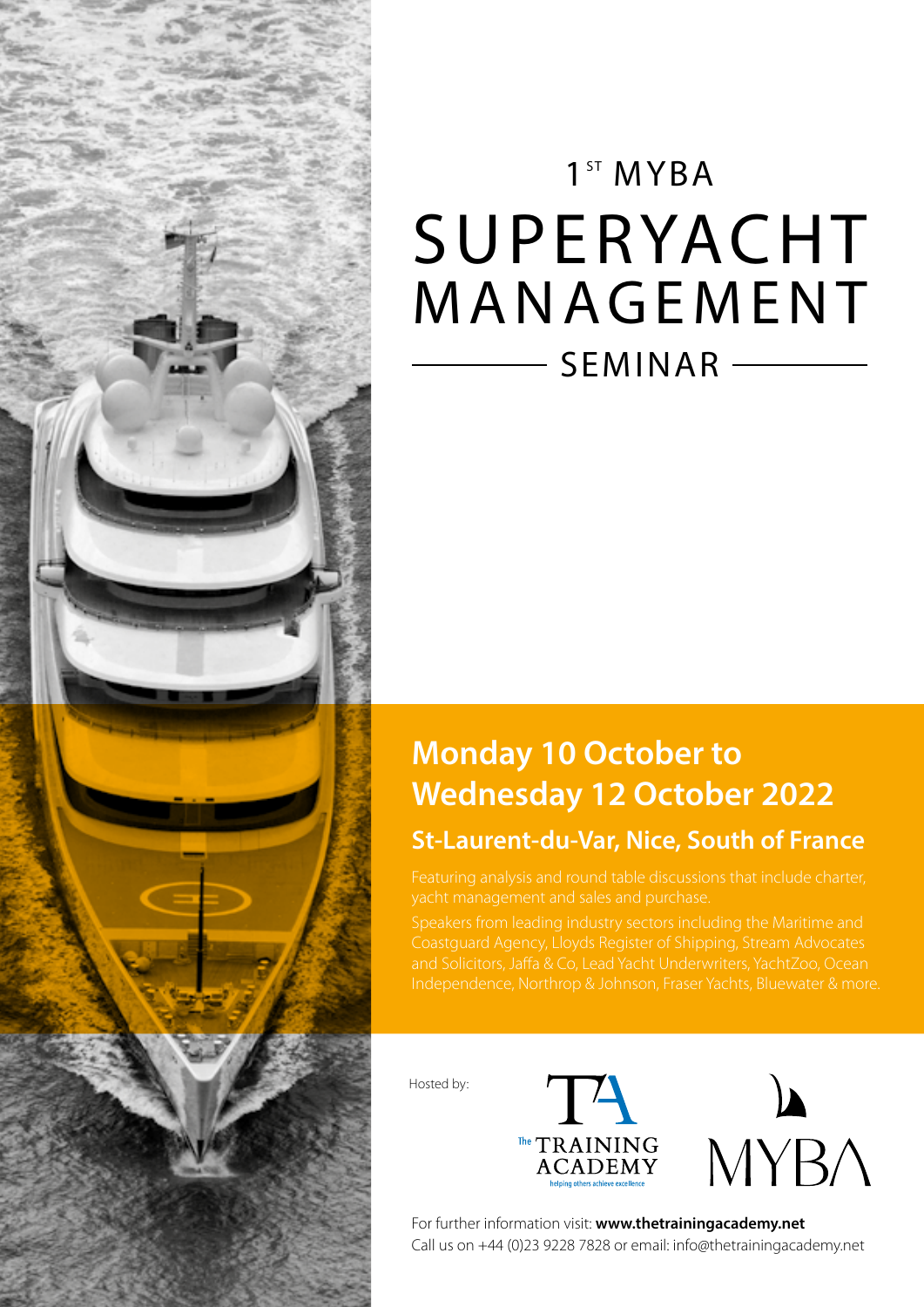# 1<sup>ST</sup> MYBA SUPERYACHT MANAGEMENT  $\overline{\phantom{0}}$  SEMINAR  $\overline{\phantom{0}}$

# Why should you attend?

This three-day seminar is organised in association with MYBA and takes place in the idyllic setting of Nice in the South of France.

The seminar will gather together a panel of leading industry experts who will guide participants through three intensive and highly interactive days of analysis, debate and practical case studies on all aspects of Superyacht Management.

A comprehensive programme offers you an excellent chance to improve and expand your knowledge and actively participate in practical project work within case study groups. The delegate numbers are strictly limited to 32 places to assist with the Q&A sessions, panel discussions and to ensure that all delegates can maximise the benefits gained from their practical casework and networking opportunities.

Take advantage of your opportunity to learn from leading experts and network with existing and new entrants to the Superyacht Management field. As numbers are restricted, it is highly recommended that you register early to avoid disappointment.

## Who should attend?

Similar to our past Superyacht Brokers seminars, our participants come from many different parts of the industry, those just starting out, as well as those looking to refresh and update their knowledge and experience.

#### **Delegate Fee Inclusive of Accommodation**

Your delegate fee is wholly inclusive of two nights' accommodation in addition to meals and refreshments during the duration of the seminar.

All attendees will be expected to be in the hotel for the entire three days as task work on the first and second evenings will preclude any other commitments.



MYBA is a trade association founded in 1984 by a group of prominent yacht brokers with the aim of promoting standards of professionalism and ethics in the yachting industry throughout the Mediterranean and worldwide.

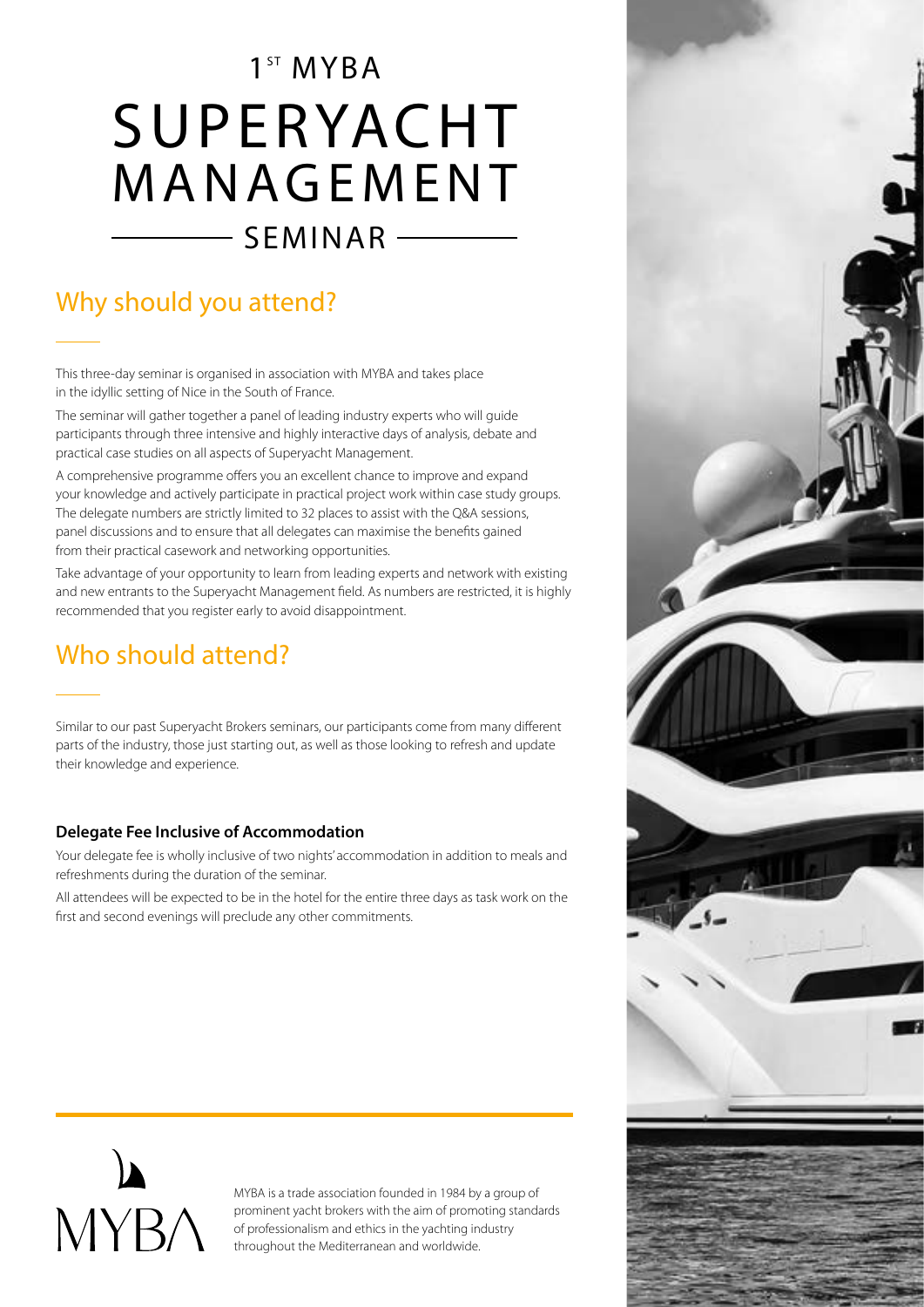

# **DAY ONE**

#### **Monday 10 October 2022**

- » **Introduction to the Superyacht Industry Today**
- » **Introduction to International Regulations**
- » **Flag States and Specific Superyacht Regulations**
- » **Classification Societies**

**All delegates will be placed in groups to work on the Team Tasks which will take place on day one and day two. The seminar will be conducted in English. Seminar content and speakers may be subject to change.**

# **DAY TWO**

#### **Tuesday 11 October 2022**

- » **VAT and Yachts**
- » **Superyacht Operations and Logistics**
- » **Ownership Structures**
- » **Superyacht Insurance**
- » **Basics of English Law as applied to Superyachts**

# **DAY THREE**

### **Wednesday 12 October 2022**

» **Superyacht Crew**

- » **Maritime Law as applied to Superyachts**
- » **Crisis Management for Superyacht Managers**
- » **MYBA Mission and Ethics**
- » **Seminar Final Questions and Round Up**